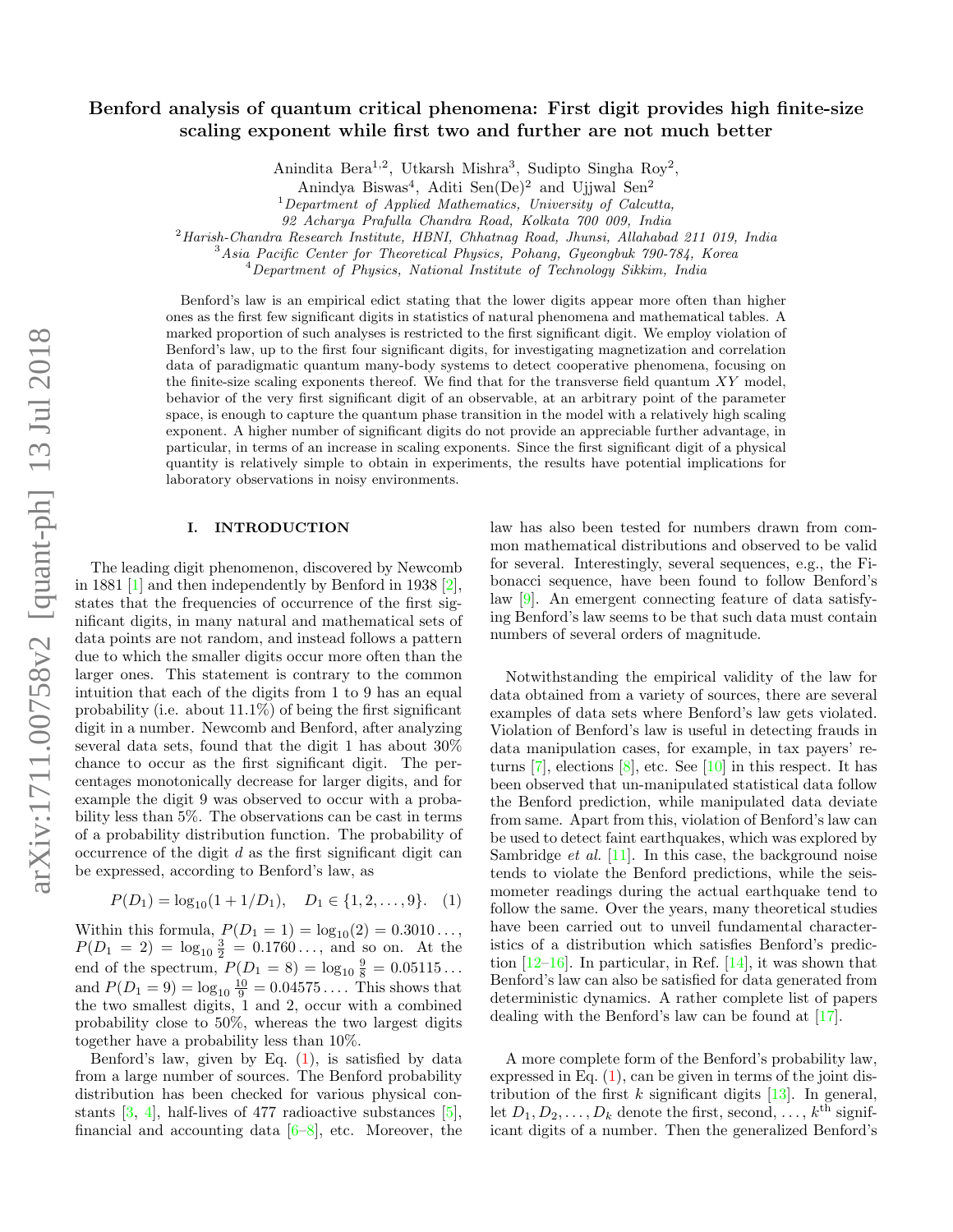law is given by

<span id="page-1-0"></span>
$$
P(D_1 = d_1, ..., D_k = d_k) = \log_{10} \left[ 1 + \left( \sum_{i=1}^k d_i \times 10^{k-i} \right)^{-1} \right].
$$
\n(2)

Here,  $d_1$  is an integer that belongs to the numbers from the set  $\{1, 2, \ldots, 9\}$ , and for  $i \geq 2$ ,  $d_i$  belongs to set  $\{0, 1, 2, \ldots, 9\}$ . Note that the base of the logarithm here is again 10. One can easily see that for  $k = 1$ , the above equation reduces to Eq.  $(1)$ . The probability distribution  $P(D_1 = d_1, \ldots, D_k = d_k)$  becomes more and more flat and uniform as the number of digits, i.e.,  $k$ , increases. At this stage, the notable fact is that the knowledge of these higher significant digits indeed provides more information about a number, as compared to just the first significant digit. We will however show that such information may not be substantial for Beford analysis of certain physical phenomena. From this expression, one can also deduce corresponding probabilities of the second, third, and higher digits being one of the digits from the set  $\{0, 1, \ldots, 9\}$ , by summing over the other random variables in the expression. However, it seems that knowing the probability of occurrence of a particular combination of digits, say  $(D_1, D_2, D_3)$ , is more informative in comparison to the situation when the information of occurrence of only a portion of the combination is known. For instance, consider a number  $x$ , written in decimal representation as  $x = 0.d_1d_2 \cdots \times 10^n$ , where  $d_1 \in \{1, 2, \ldots, 9\}$ ,  $d_i \in \{0, 1, 2, \ldots, 9\}$ , for  $2 \leq i \leq l$ , with n and l being integers. If one does not know the first significant digit, say  $d_1$ , then by knowing  $d_2$  or having information about any other single digit  $d_i$ ,  $2 \leq i \leq l$ , does not provide much information about the number as compared to the case when more that one digits  $d_j$ ,  $j \geq 1$ , are known. Therefore, instead of comparing the Benford distribution of the  $k<sup>th</sup>$  significant digit, we compare the Benford distribution of the first  $k$  significant digits.

The Benford's law of first significant digit, expressed in Eq.  $(1)$ , has been found to be useful in detecting the quantum phase transition (QPT) points of one-dimensional quantum Ising and anisotropic quantum XY models, in transverse magnetic field [\[18,](#page-6-16) [19\]](#page-6-17). A drastic change in the observed distribution of the first significant digit of physical observables like transverse magnetization, classical correlation functions and entanglement are noticed near the QPT [\[18\]](#page-6-16). The transverse magnetization data e.g., show a violation of Benford's law for the entire range of the one-dimensional parameter space, and the violation amounts are relatively stable with respect to the variation of the parameter except near the critical point (QPT point). The violation amounts are different on two sides of the QPT, and an abrupt (single-period) oscillatory behavior characterizes the critical point. A similar feature was noticed for Benford analysis of earthquake data in Ref. [\[11\]](#page-6-10). The findings have an interesting significance. It is to be noted that the transverse magnetization of the ground state of the one-dimensional transverse field quantum XY model can detect the quantum phase transition in the model. However, unlike the (parallel) magnetization of the symmetry-broken ground state, the transverse megnetization does not change from being zero to nonzero at the QPT. On the other hand, the Benford violation parameter of the transverse magnetization has a behavior, near the QPT, that is quite close to the behavior of the parallel magnetization, in that the former saturates to two different values on two sides of the QPT. A finite-size scaling of the violation parameter of transverse magnetization was performed in Ref. [\[19\]](#page-6-17) and it was obtained that analysis of the first digit already provides a comparatively high value of the finite-size s caling exponent for the phase transition in the model.

In this work, we raise the following question: Does going beyond the first significant digit provide any further increment in the scaling exponent?

To this end, we focus on the generalized Benford's law given in Eq.  $(2)$ , and investigate the quantum phase transition of the one-dimensional anisotropic quantum XY model in transverse magnetic field, using the knowledge of the first few significant digits of transverse magnetization data and its Benford analysis. We perform Benford analysis of the data obtained from the variation of the transverse magnetization, up to first four significant digits. We find that the scaling exponent obtained from the first significant digit is optimal, in the sense that no further advantage is obtained. The results therefore have the "positive" significance to an actual observer in the sense that it reduces her/his measurement task.

It is important to present here a comparison of the results obtained in this paper with those in Refs. [\[18,](#page-6-16) [19\]](#page-6-17). In Ref. [\[18\]](#page-6-16), it was reported that Benford analysis of the first significant digit of physical observables like magnetization, classical correlations, and entanglement is capable of detecting quantum phase transition (QPT) in some strongly correlated systems. The feature obtained is very similar that in the Benford analysis of earthquake data. Moreover, it was also noticed that the behaviors of the relative frequencies of the first significant digits for the transverse magnetization of the infinite transverse Ising model are significantly different. Subsequently, in Ref. [\[19\]](#page-6-17), a finitesize scaling analysis of the Benford violation parameter of transverse magnetization was performed and it was obtained that an analysis of the first digit provides a comparatively high value of the finite-size scaling exponent near the phase transition point in the model. The significance of this finding lies in the fact that finite-size scaling analysis provides an impression about the closeness of a finite system to its thermodynamic limit, and a high scaling exponent implies that one can mimic the infinite size system even at relatively small system-size. However, the question which remained unanswered in the two works is the following. If instead of the first significant digit, one considers the first two, first three, first four,  $\dots$  higher significant digits, for detection of the quantum phase transition, would there be any improvement in the scaling exponent? This is an important question because discerning the first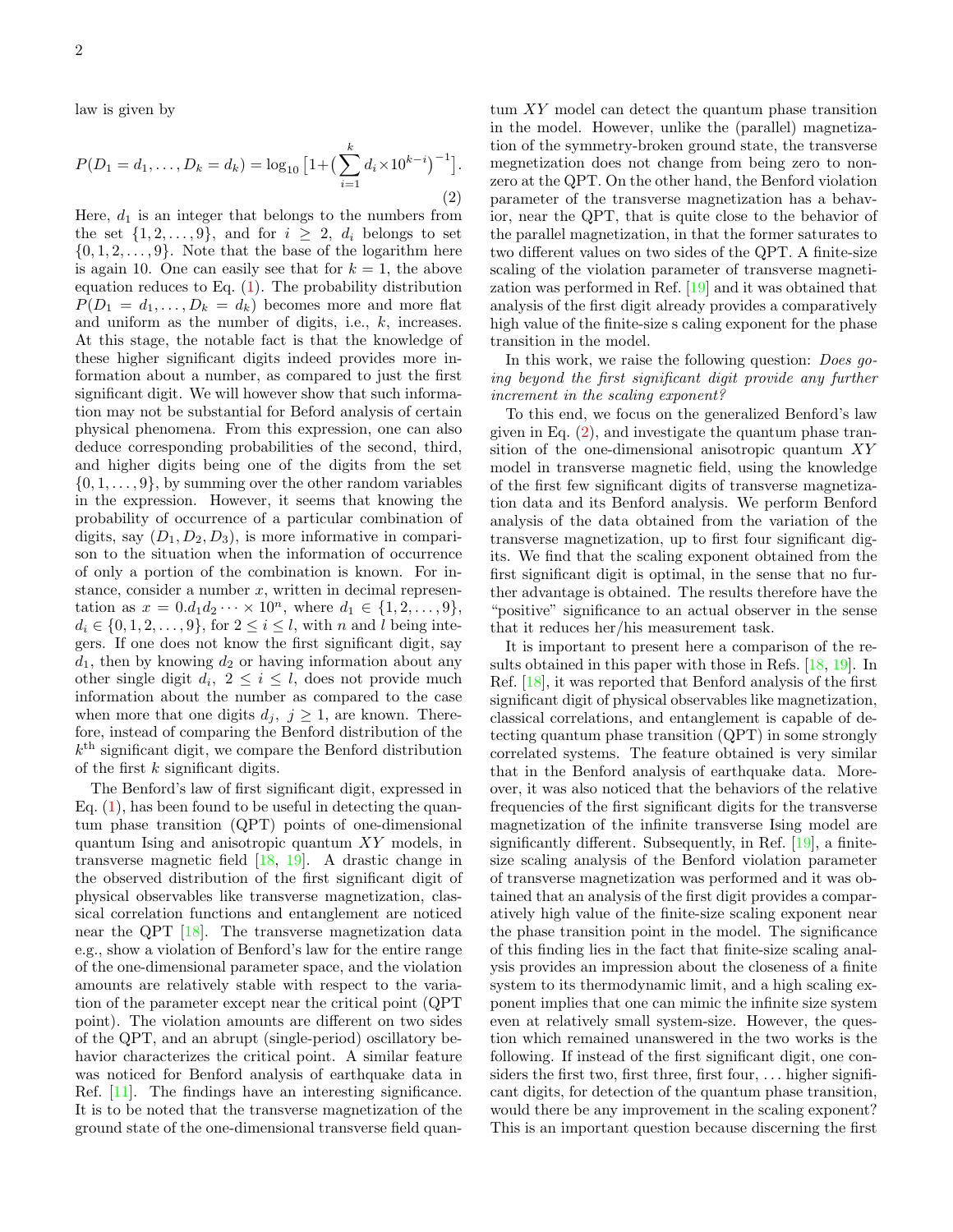significant digit of an observed quantity is the easiest in an experiment. The first two is less easy, and so on. Therefore, it is important to know for an experimentalist as to how many significant digits need to be observed for the physical quantity under study, to pin down the point of phase transition. The answer to this question cannot be obtained or implied from the results in Refs. [\[18,](#page-6-16) [19\]](#page-6-17), and indeed new sets of data are needed for the corresponding analyses.

The paper is organized as follows. In Sec. [II,](#page-2-0) we provide details of the anisotropic quantum XY model and the corresponding expression of transverse magnetization and other related quantities. A short description of the Benford methodology is presented in Sec. [III.](#page-3-0) For completeness, in Sec. [IV,](#page-3-1) we discuss the application of Benford's law for the first significant digit in detection of QPT in the transverse field anisotropic XY model. Sec. [V](#page-4-0) reports the patterns of violation of the generalized Benford's law for up to four significant digits in the XY model, and present a study of behavior of the scaling exponent with respect to increase of significant digits in the data set. We present a conclusion in Sec. [VI.](#page-5-0)

### <span id="page-2-0"></span>II. THE MODEL

In this section, we start with a brief introduction of the model Hamiltonian that we have considered for our work. The Hamiltonian of the anisotropic transverse quantum XY model in a one-dimensional (1D) lattice reads [\[20–](#page-6-18) [22\]](#page-6-19)

<span id="page-2-1"></span>
$$
H = \frac{J}{4} \sum_{i=1}^{N} \left[ (1+\gamma)\sigma_i^x \sigma_{i+1}^x + (1-\gamma)\sigma_i^y \sigma_{i+1}^y \right] - \frac{h}{2} \sum_{i=1}^{N} \sigma_i^z,
$$
\n(3)

where  $J$  is proportional to the coupling constant,  $h$  is proportional to the strength of the transverse magnetic field,  $\gamma$  ( $\neq$  0) is the anisotropy parameter,  $\sigma$ 's are the Pauli matrices, and N is the number of sites in the lattice. We assume periodic boundary condition, i.e,  $\sigma_{N+1} = \sigma_1$ . The anisotropic quantum XY model for  $\gamma \neq 0$  forms the "Ising universality class". For  $\gamma = 1$ , the Hamiltonian, described by Eq. [\(3\)](#page-2-1), is known as the transverse Ising Hamiltonian. The model is diagonalizable by applying successive Jordan-Wigner, Fourier, and Bogoliubov transformations [\[20,](#page-6-18) [21,](#page-6-20) [23\]](#page-6-21). It is known that the system undergoes a quantum phase transition at  $\lambda = \lambda_c \equiv 1$  [\[20,](#page-6-18) [21,](#page-6-20) [23\]](#page-6-21) from a long-range antiferromagnetic  $(\lambda < 1)$  to a paramagnetic phase  $(\lambda > 1)$ , where we have assumed that  $J > 0$ .

The quantum critical point of the model is detected by looking at the behavior of certain physical properties of the zero-temperature state in the thermodynamic limit. For instance, the paramagnetic to antiferromagnetic transition has been detected using two-site entanglement (one among many methods) and it is found that the derivative of the entanglement, with respect to the driving parameter  $\lambda$ , diverges at the critical point, signaling the presence of a QPT [\[24,](#page-6-22) [25\]](#page-6-23). A single-site observable like transverse magnetization can also be used to detect this QPT by computing the derivative with respect to the driving parameter  $\lambda$  as well as by analyzing the data using the Benford technique. For finite spin systems, the transverse magnetization is given by

$$
M_z(\lambda, \tilde{\beta}, N) = -\frac{2}{N} \sum_{p=1}^{N/2} \frac{\tanh(\tilde{\beta}\Lambda_p(\lambda)/2)(\cos\phi_p - \lambda)}{\Lambda_p(\lambda)},
$$
\n(4)

where  $\tilde{\beta} = \beta J$  with  $\beta = \frac{1}{k_B T}$ ,  $k_B$  being the Boltzmann constant, T being the absolute temperature,  $\phi_p = \frac{2\pi p}{N}$ , and  $\Lambda_p(x) = \left\{\gamma^2 \sin^2 \phi_p + [x - \cos \phi_p]^2\right\}^{1/2}$ . In the thermodynamics limit, the transverse magnetization is given by

<span id="page-2-2"></span>
$$
M_z(\lambda, \tilde{\beta}) = -\frac{1}{\pi} \int_0^{\pi} d\phi \frac{\tanh(\tilde{\beta}\Lambda(\lambda)/2)(\cos\phi - \lambda)}{\Lambda(\lambda)}, \quad (5)
$$

where

$$
\Lambda(x) = \left\{ \gamma^2 \sin^2 \phi + [x - \cos \phi]^2 \right\}^{1/2}.
$$
 (6)

The two-site spin-spin correlation functions can also be calculated analytically for this model for both finite and infinite lattice sizes at any temperature. The nearestneighbor diagonal correlation functions are given by

$$
T_{xx}(\lambda) = G(-1, \lambda), \ T_{yy}(\lambda) = G(1, \lambda), \tag{7}
$$

and

$$
T_{zz}(\lambda) = [M_z(\lambda)]^2 - G(-1,\lambda)G(1,\lambda),\tag{8}
$$

where  $G(R, \lambda)$ , at zero temperature and  $N \to \infty$ , is given by

$$
G(R,\lambda) = \frac{1}{\pi} \int_{0}^{\pi} d\phi \frac{(\gamma \sin(\phi R) \sin \phi - \cos(\phi R) (\cos \phi - \lambda))}{\Lambda(\lambda)}.
$$
\n(9)

The magnetization, two-site spin-spin correlation functions, and bipartite entanglement are smooth functions of the driving parameter  $\lambda$ . However, the derivatives of the above quantities with respect to  $\lambda$  show sharp kinks at the critical point. If a finite size scaling of the above quantities is performed, it is observed that the critical point is reached with the scaling law

$$
\lambda_c^N \approx \lambda_c + \alpha N^{-q},\tag{10}
$$

where  $\alpha$  is a constant. The scaling exponent q governs the thermodynamic properties in the sense that its value indicates the pace with which the system approaches to its thermodynamic critical point with increasing system size. In the succeeding section, we discuss the Benford technique in order to detect the quantum critical point and corresponding values of the scaling exponent,  $q$ , by choosing transverse magnetization and correlations as the observables.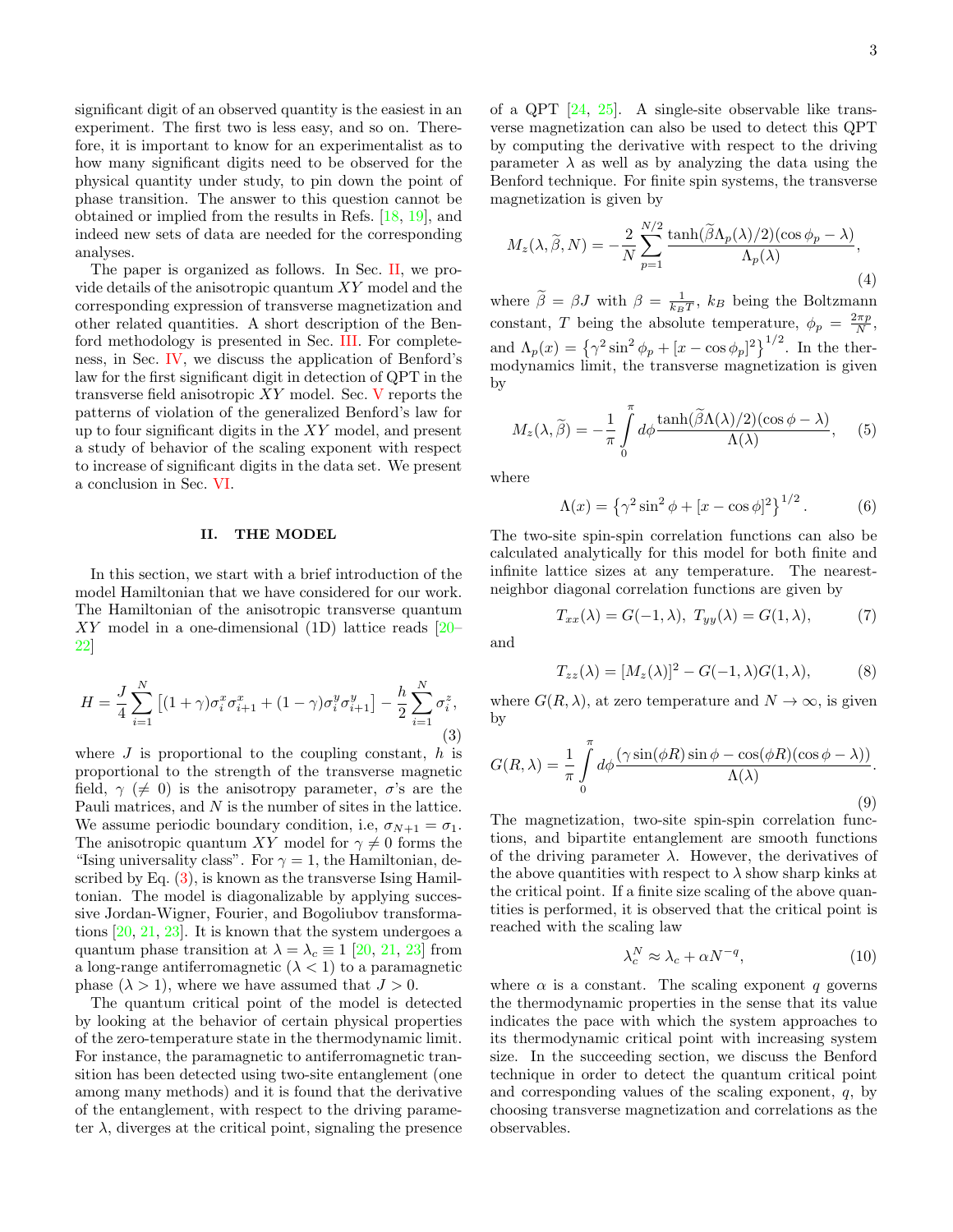#### <span id="page-3-0"></span>III. BENFORD ANALYSIS OF PHYSICAL DATA

In this section, we outline the method to analyze physical data using the Benford's law. First we focus on the transverse magnetization,  $M_z(\lambda)$ , at zero temperature which is given by Eq.  $(5)$ , for a range of interest, say [a, b] of the parameter  $\lambda$ . The data could also be obtained from an actual experiment. We now consider a shifting magnetic field window of length w inside the interval  $[a, b]$ . The generic form of the window is

$$
[a + m\epsilon, a + w + m\epsilon], \tag{11}
$$

where m runs over non-negative integers until  $a+w+m\delta =$ b. Typically, we consider  $0 < \epsilon < w \ll b - a$ . Note therefore that consecutive windows, for consecutive values of m, overlap to a significant extent. Compare the shifting field window here with the shifting time window for Benford analysis of seismic data in Ref. [\[11\]](#page-6-10). We are interested in the first significant digit of the magnetization data in each subinterval. Since the subinterval length,  $w$ , is very small in comparison with the total interval  $[a, b]$ , it is unlikely for the first significant digit to vary a lot within this range. As a consequence, an analysis of such data would result in a trivial violation of Benford's law with uninteresting implications. Therefore, we normalize the data for each subinterval in such a way that the value of the physical quantity lies between 0 and 1. The normalized data in a given subinterval is given by

$$
M_z^B(\lambda) = \frac{M_z(\lambda) - M_z^{\min}(\lambda)}{M_z^{\max}(\lambda) - M_z^{\min}(\lambda)},
$$
\n(12)

where  $M_z^{min}(\lambda)$  and  $M_z^{max}(\lambda)$  are respectively the minimum and maximum magnetization in the chosen subinterval. The magnetization,  $M_z^B(\lambda)$ , obtained in this way is termed as "Benford magnetization" [\[18,](#page-6-16) [19\]](#page-6-17). Once we obtain the Benford magnetization, we are equipped with the tools to analyze the data using the frequency of occurrence of the first significant digit. For the chosen subinterval, let us suppose that the observed frequency of the digit  $D_1$  as the first significant digit is  $O_{D_1}$  and the expected frequency of the digit  $D_1$  as first significant digit is  $E_{D_1}$ . We now wish to estimate the degree to which the observed data violates Benford's law. One way do so, which is reminiscent of the concept of mean deviation, is to consider the quantity

$$
\Delta_{md}(M_z^B) = \sum_{D_1} \left| \frac{O_{D_1} - E_{D_1}}{E_{D_1}} \right|, \tag{13}
$$

where we remember that the entire analysis is being performed for a given subinterval  $[a + m\epsilon, a + w + m\epsilon]$ , i.e., for a given m. We consider  $\Delta_{md}(M_z^B)$  to be a function of the midpoint of the subinterval, i.e. of  $\lambda = a + \frac{w}{2} + m\epsilon$ . The suffix "md" is to remind us that the distance between the observed data and Benford's prediction, as quantified by  $\Delta_{md}$ , is akin to the mean deviation. If there are  $n$  observed data points in each subinterval, then the expected distribution for the significant digit  $D_1$  is  $E_{D_1} = n \log(1 + 1/D_1)$ . The analysis can be generalized to the first two, first three, . . . significant digits. We refer to the quantity  $\Delta_{md}(M_z^B)$  as a Benford violation parameter (BVP) for magnetization [\[18,](#page-6-16) [19\]](#page-6-17). Notice that we use the same symbol  $M_z^B$  for Benford transverse magnetization corresponding to any number of first significant digits, to keep the notation uncluttered. The number of significant digits in a given situation will always be made clear by the context. [A similar approach for notation is followed below for the finite-size scaling exponents.] Note also that below we will introduce and consider other parameters (measures) of Benford violation also. We now vary  $m$  to obtain the violation parameter for other magnetic field windows, and in this way, we may obtain the profile of the violation parameter for the entire magnetic field range [a, b]. For a given range [a, b], and for given w and  $\epsilon$ , we need to check for convergence of the violation parameter profile with respect to  $n$ . As mentioned before, it is observed that the frequency distribution of the significant digits approaches to a uniform distribution as  $k$ , the number of significant digits, is increased  $[26]$ . Therefore, it is often enough to consider Benford violation in a given data set for up to first four significant digits, as beyond that the distribution is more likely to follow a uniform distribution. We therefore restrict our analysis to the first four significant digits. A similar procedure can also be followed to find the Benford violation parameter for other observables of the system. For example, we also calculate spin-spin correlators,  $T_{xx}^{j,j+1}$ , between nearestneighbor sites and the corresponding Benford violation parameter,  $\Delta_{md}(T_{xx}^B)$ .

In this paper, in addition to the mean deviation-based distance, we also use distances inspired by the standard deviation and the Bhattacharyya distance [\[27\]](#page-6-25). The standard deviation-based distance between the frequency distributions  $O_{D_1}$  and  $E_{D_1}$  reads

<span id="page-3-2"></span>
$$
\Delta_{sd} = \sqrt{\sum_{D_1=1}^{9} (O_{D_1} - E_{D_1})^2}.
$$
 (14)

On the other hand, the Bhattacharyya distance has following mathematical expression:

<span id="page-3-3"></span>
$$
\Delta_{bd} = -\ln \sum_{D_1=1}^{9} \sqrt{O_{D_1} E_{D_1}}.
$$
 (15)

# <span id="page-3-1"></span>IV. BENFORD VIOLATION FOR FIRST SIGNIFICANT DIGIT IN THE XY MODEL

In this section, for completeness, we review important results obtained previously from the Benford analysis of the first significant digit of magnetization of the transverse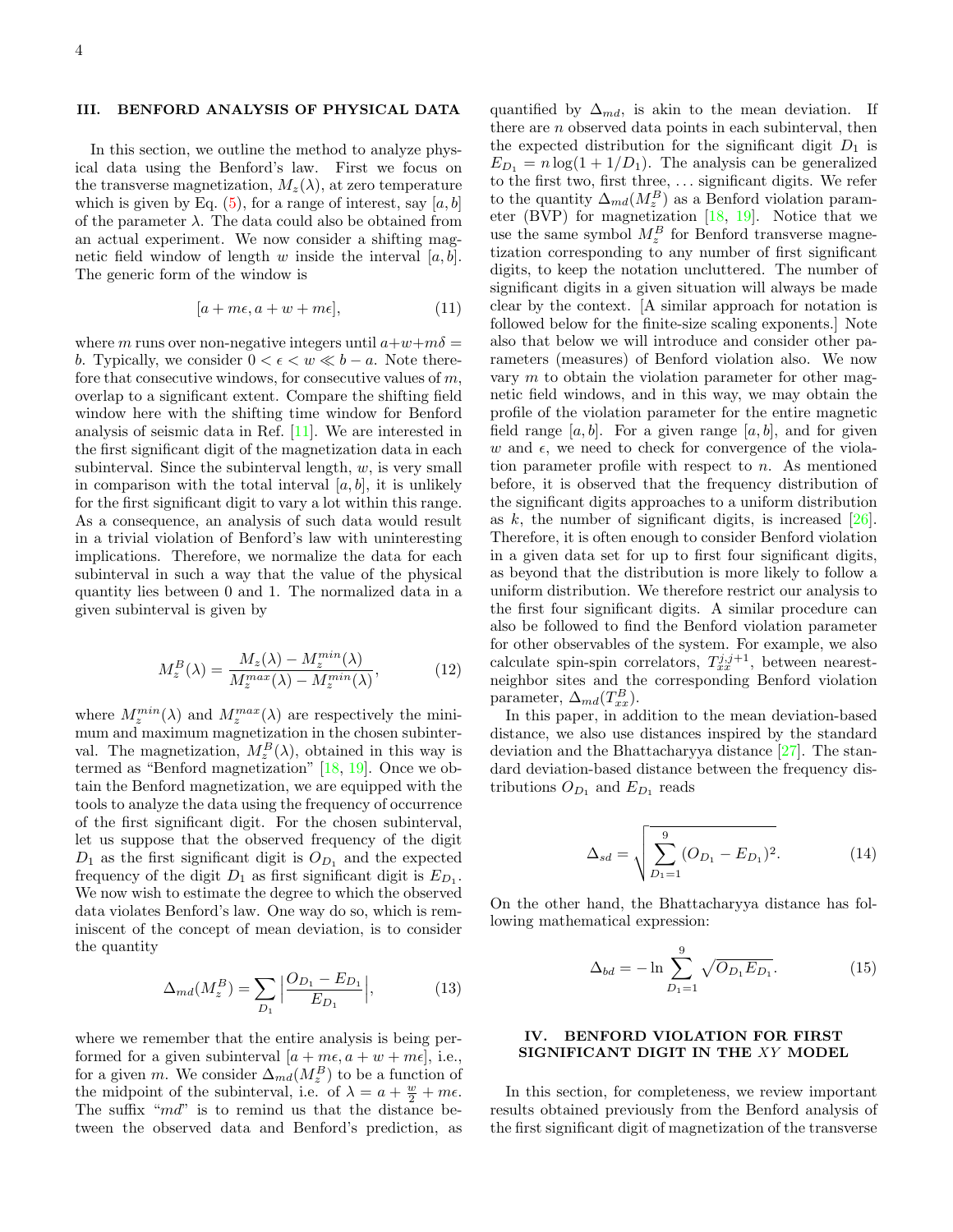XY model. In general, the onset of a QPT is indicated by certain changes in the behavior of the zero-temperature state of a many-body system when an external parameter of the Hamiltonian is varied [\[28\]](#page-6-26). In recent years, Benford's law of leading digits has also been used to detect such phase transitions in the quantum  $XY$  model using the data of two-site entanglement and single-site magnetization [\[18,](#page-6-16) [19\]](#page-6-17). The Benford violation parameter corresponding to transverse magnetization,  $M_z$ , with respect to the driving parameter  $\lambda$  exhibits an abrupt change at the critical point,  $\lambda_c$  [\[18,](#page-6-16) [19\]](#page-6-17). A similar behavior was observed using quantum entanglement [\[18\]](#page-6-16). The finitesize scaling exponent,  $q$ , turns out to be comparatively large when it is obtained from Benford analysis of the first significant digit of  $M_z$ , in comparison to the exponent obtained from the derivative of  $M_z$ . In particular, the value of the finite-size scaling exponent obtained from the Benford transverse magnetization turns out to be 2.06 for  $\gamma = 0.5$ , while the same obtained from scaling behavior of the derivative of  $M_z$  with respect to the parameter  $\lambda$  yields  $q = 1.67$ . This shows the importance of Benford analysis of leading digits in capturing quantum criticality in complex many-body systems.

# <span id="page-4-0"></span>V. BENFORD VIOLATION BEYOND FIRST SIGNIFICANT DIGIT IN THE XY MODEL

In the previous sections, we have summarized the results obtained from Benford analysis carried out for the first significant digit of physical observables and realized that BVP can serve as an efficient detector of QPT points. In this section, we move one step further and raise the following question: Is it worthwhile to go beyond the first significant digit?

To answer this, we investigate the Benford violation parameter for  $M_z$  obtained from the zero-temperature state of the anisotropic XY model with a transverse magnetic field, by taking into account the first four significant digits of the magnetization data. The width of the field window is kept fixed at  $w = 0.05$ . We choose  $\epsilon = 5 \times 10^{-5}$ . In addition to this, several values of  $n$ , the number of data points in a given subinterval of length  $w$ , are chosen to check for convergence of the Benford violation amount for that subinterval. We consider systems of finite (periodic) chains consisting of  $N$  spins. The value of the anisotropy parameter is set at  $\gamma = 0.5$ . Note here that the qualitative results remain invariant with the variation of  $\gamma$ . The variation of the Benford violation parameter (BVP) for different numbers of the first few significant digits of the transverse magnetization against the parameter  $\lambda$  is depicted in Fig. [1.](#page-4-1) The BVP changes abruptly as the system crosses the quantum critical point at  $\lambda = \lambda_c \equiv 1$ . The profile of the Benford violation parameter has a minimum just before the critical point and a maximum just after, and we checked that this is true irrespective of whether we consider the first, first-two, first-three, or first-four significant figures, for evaluating the violation parameter. This



<span id="page-4-1"></span>Figure 1. (Color online.) Benford analysis of first few significant digits of transverse magnetization near a quantum phase transition in a spin model. We plot  $\Delta_{md}(M_z^B)$ , the Benford violation parameter of the transverse magnetization, for different numbers of first few significant digits, for the zero-temperature state of the transverse quantum XY model. The panels have the Benford violation parameter on the vertical axes, while the horizontal axes represent  $\lambda$ . The panels (a), (b), (c), and (d), respectively correspond to the first, first two, first three, and first four significant digits. The width of the field window is chosen to be 0.05 in all cases. The data have been checked for convergence with respect to the number of points,  $n$ , chosen within a given magnetic field window. For the curves displayed in the panels,  $n = 10^4, 10^4, 1.1 \times 10^4, 4 \times 10^4$  respectively. In all the cases, we have considered the system size  $N = 40$ , and have chosen the anisotropy  $\gamma = 0.5$ . The insets in panels (a) and (b) exhibit the behaviors of the functions in the corresponding main plots for a wider range of values of  $\lambda$ . All quantities are dimensionless.

underlines the fact that the first significant digit already captures the most significant aspect of the transverse magnetization in the system with respect to the Benford violation near the QPT. We will come back to this point when we consider the finite-size scaling exponents.

We note here that in order to make the plots smooth, we need more data points within a small magnetic field window for computation of the converged BVP (convergence with respect to  $n$ ) for higher numbers of digits, in comparison to what is required for the first digit. We plot the Benford violation parameter for the first four significant digits in Fig. [1](#page-4-1) (d). For this plot, we have considered  $4 \times 10^4$  data points in every field window of width  $w = 0.05$ , while for the first significant digit,  $10<sup>4</sup>$  data points are enough to obtain convergence. This is another advantage of using the first significant digit over the situation where more than one significant digits are considered. The plots shown in Fig. [1](#page-4-1) are obtained using the "mean-deviation distance",  $\Delta_{md}$ , between the observed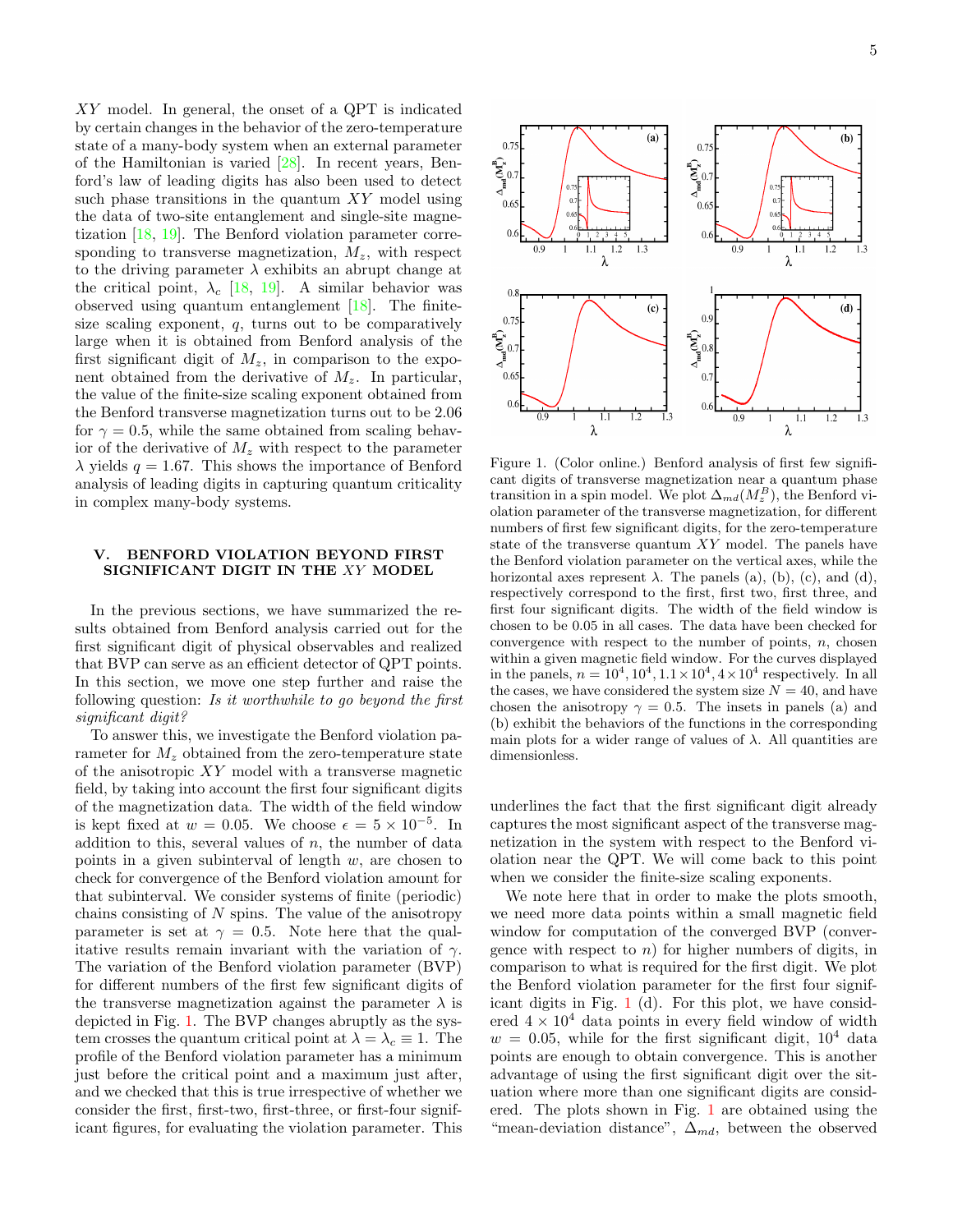and Benford frequencies. The qualitative behavior of the Benford violation parameter, however, remains the same for other measures of distance, as given in Eqs. [\(14\)](#page-3-2) and [\(15\)](#page-3-3). It is observed that when the system is away from the critical point, the violation parameter for the above four cases remain almost constant with respect to the changing field window. If we consider a functional fit of the data, as shown in Fig. [1,](#page-4-1) and calculate the derivative of BVP with  $\lambda$ , a sudden change in the system is signaled at  $\lambda \approx 1$ , which can be identified with the QPT in that system. For the first significant digit, this has been reported in [\[19\]](#page-6-17).

For the finite-size scaling analysis, we first obtain the data for transverse magnetization and other relevant system characteristics, for different system sizes, viz.  $N =$  $14, 20, 24, 30, 34,$  and 40, as functions of  $\lambda$ . For each N, the Benford violation parameter is calculated for every field window, as dictated by the window width and window shift chosen, and the results retained up to the first four significant digits.

| Significant |      |      |      |                                                        |
|-------------|------|------|------|--------------------------------------------------------|
| digits      |      |      |      | $ q_{md}(M_z) q_{sd}(M_z) q_{bd}(M_z) q_{md}(T_{xx}) $ |
|             | 2.06 | 2.30 | 2.55 | 2.04                                                   |
| 2           | 2.10 | 2.31 | 2.72 | 2.07                                                   |
| 3           | 2.11 | 2.30 | 2.72 | 2.07                                                   |
|             | 2.09 | 2.5  | 2.8  | 2.08                                                   |

<span id="page-5-1"></span>Table I. Finite-size scaling exponents for the transverse magnetization and classical correlation data of the quantum critical point in the transverse quantum XY model. The first column displays the number of significant digits that has been used from the data to perform the Benford analysis. The quantities in parentheses in the first row denote the corresponding observables. The numbers in the right-bottom  $4 \times 4$  box represent the finite-size scaling exponents, and for example,  $q_{md}(M_z) = 2.10$ for the first two significant digits implies that if we choose to work with only the first two significant digits of  $M_z^B$  near the  $QPT$  in the transverse  $XY$  model, the transition point can be detected in a system of finite size  $N$  with an "efficiency"  $\lambda_c^N = \lambda_c + \alpha \lambda^{-2.10}$ . Here, the word "efficiency" is used to imply that the above relation provides a quantitative understanding as to how far we are from the thermodynamic limit in a system of size  $N$  with respect to the QPT in the system.

Once the Benford violation parameter is obtained, for the the case of transverse magnetzation, we choose a certain number of significant digits, and fit the data to a cubic polynomial

$$
\tilde{a}x^3 + \tilde{b}x^2 + \tilde{c}x + \tilde{d},\tag{16}
$$

using the method of least squares. The choice of the power of the polynomial is dictated by the shape of the new data on the field axis.

At  $x = -3\tilde{b}/\tilde{a}$ , the local maxima of the derivative of the fitted curve is obtained. This point gives the  $\lambda_c^N$  corresponding to the system size N. The QPT point,  $\lambda_c^N$ , scales with the size of the system as

$$
\lambda_c^N = \lambda_c + \alpha N^{-q},\tag{17}
$$

where  $\alpha$  is a constant, for a given number of significant figures. and eventually reaches, in the thermodynamic limit, to  $\lambda_c = 1$ .

Table [I](#page-5-1) shows the values of the finite-size scaling exponents obtained from the data of Benford violation of transverse magnetization and nearest neighbor correlator,  $T_{xx}$ , for up to the first four significant digits. It is evident from the table that the exponents increase very little with the increase of number of significant digits. It therefore follows that the very first significant digit possesses sufficient information to predict the occurrence of the quantum phase transition in the thermodynamic limit of the system, and consideration of further digits do not provide a significant advantage in terms of the finite-size scaling exponents. This result is potentially encouraging from the point of view of an experimentalist who can only afford to work with data which is noise-free only to a first few significant digits.

## <span id="page-5-0"></span>VI. CONCLUSION

Benford's law is based on observations that in data obtained from natural phenomena and mathematical tables, the frequencies of occurrences of lower digits as the few leading significant digits is more common as compared to that of the higher ones. In particular, the number "1" is claimed to appear most often as the first significant digit. This has been adduced by performing analysis on large data sets obtained from a range of events. Testing Benford's law has usually been concentrated on the first significant digit. However, recent studies [\[29\]](#page-6-27) propose that one should also consider digits beyond the first significant one. In this paper, we study the quantum phase transition in the quantum transverse XY model using Benford's law. We use up to the first four significant digits of data corresponding to transverse magnetization and other physical quantities for detecting the quantum phase transition. Moreover, we perform finite-size scaling analysis in all the instances. We find that the measurement of the first significant digit of an observable, in this model, is enough to detect the quantum phase transition, with a relatively high finite-size scaling exponent. The value of the exponent does not grow significantly by consideration of Benford analysis for a higher number of significant digits. A high finite-size scaling exponent guarantees that the thermodynamic properties of the quantum phase transition can be mimicked by relatively moderate system sizes. This is especially significant given that the physical system under consideration can, with currently available technology, be imitated in moderate-sized laboratory systems, e.g. in cold gases [\[30\]](#page-6-28). Note that the Benford analysis up to four significant digits is possibly sufficient, as beyond that the Beford prediction is close